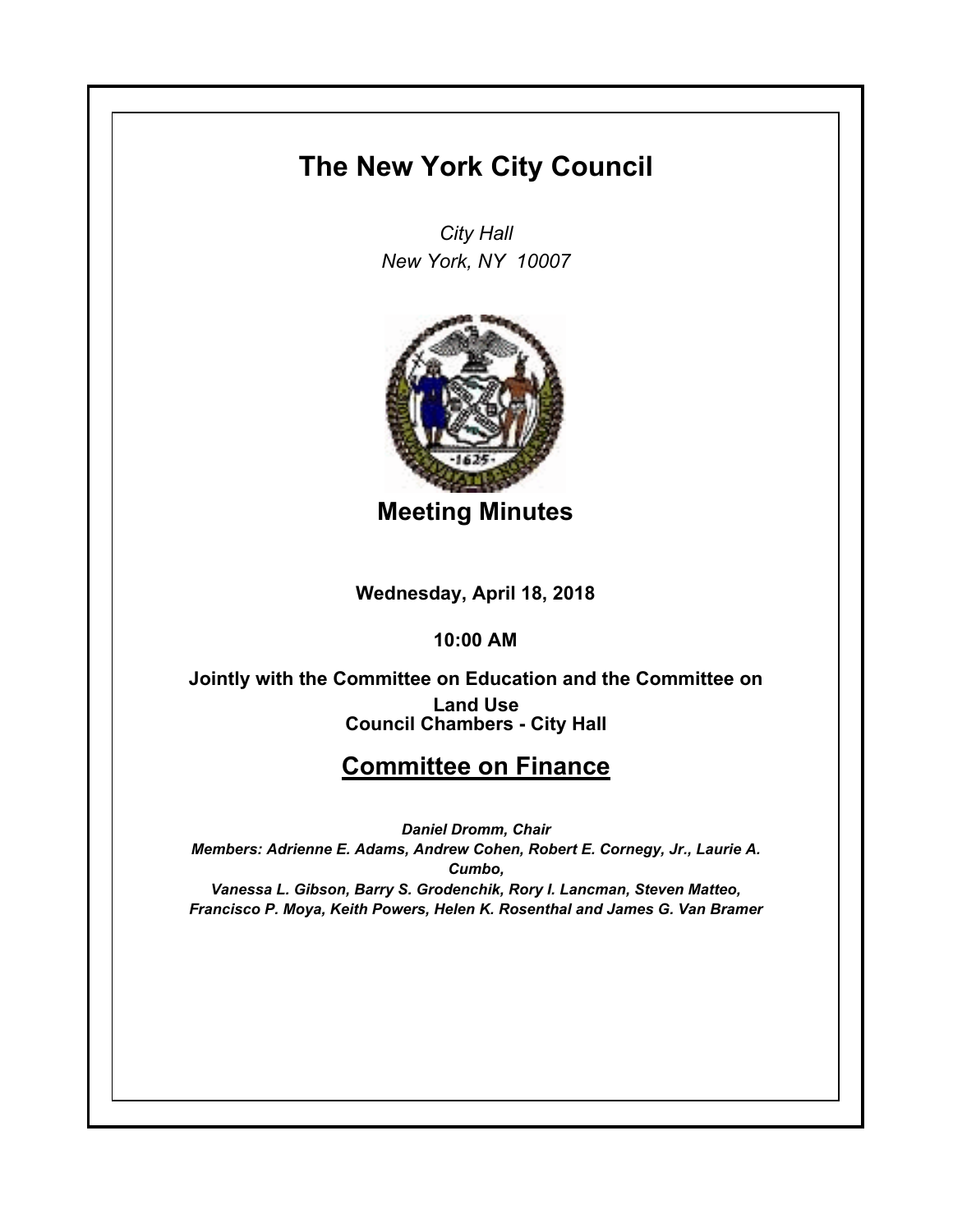| Roll Call     |                                                                                                                                                                                                                                                                                                                                          |
|---------------|------------------------------------------------------------------------------------------------------------------------------------------------------------------------------------------------------------------------------------------------------------------------------------------------------------------------------------------|
|               | Present: Dromm, Adams, Cohen, Cornegy Jr., Gibson, Grodenchik, Lancman, Matteo,<br>Powers, Rosenthal and Van Bramer                                                                                                                                                                                                                      |
|               | <b>Absent: Cumbo and Moya</b>                                                                                                                                                                                                                                                                                                            |
|               | Other Council Members Attending: Treyger, Barron, Kallos, King, Lander, Rose,<br>Salamanca, Ulrich, Koo, Reynoso, Richards, Constantinides and Miller.                                                                                                                                                                                   |
| T2018-1717    | <b>Oversight - Reviewing Recent City Council Report - Planning to</b><br>Learn: The School Building Challenge.                                                                                                                                                                                                                           |
|               | <b>Attachments:</b> Committee Report, Planning to Learn: The School Building Challenge,<br>Appendix - Planning to Learn - The School Building Challenge                                                                                                                                                                                  |
|               | This Oversight was Hearing Held by Committee                                                                                                                                                                                                                                                                                             |
|               | Attachments: Committee Report, Planning to Learn: The School Building Challenge,<br>Appendix - Planning to Learn - The School Building Challenge                                                                                                                                                                                         |
|               | This Oversight was Filed, by Committee                                                                                                                                                                                                                                                                                                   |
| Int 0449-2018 | A Local Law to amend the administrative code of the city of New<br>York, in relation to requiring the department of education to post<br>subdistrict maps online                                                                                                                                                                         |
|               | Attachments: Summary of Int. No. 449, Int. No. 449, February 14, 2018 - Stated Meeting<br>Agenda, Committee Report 4/18/18                                                                                                                                                                                                               |
|               | This Introduction was Hearing Held by Committee                                                                                                                                                                                                                                                                                          |
|               | Attachments: Summary of Int. No. 449, Int. No. 449, February 14, 2018 - Stated Meeting<br>Agenda, Committee Report 4/18/18                                                                                                                                                                                                               |
|               | This Introduction was Laid Over by Committee                                                                                                                                                                                                                                                                                             |
| Int 0461-2018 | A Local Law to amend the administrative code of the city of New<br>York, in relation to requiring the department of citywide<br>administrative services to notify the department of education and<br>the school construction authority when city-owned or leased<br>property of an adequate size is determined to have no current<br>use |
|               | Attachments: Summary of Int. No. 461, Int. No. 461, February 14, 2018 - Stated Meeting<br>Agenda, Committee Report 4/18/18                                                                                                                                                                                                               |
|               | This Introduction was Hearing Held by Committee                                                                                                                                                                                                                                                                                          |
|               | Attachments: Summary of Int. No. 461, Int. No. 461, February 14, 2018 - Stated Meeting<br>Agenda, Committee Report 4/18/18                                                                                                                                                                                                               |
|               | This Introduction was Laid Over by Committee                                                                                                                                                                                                                                                                                             |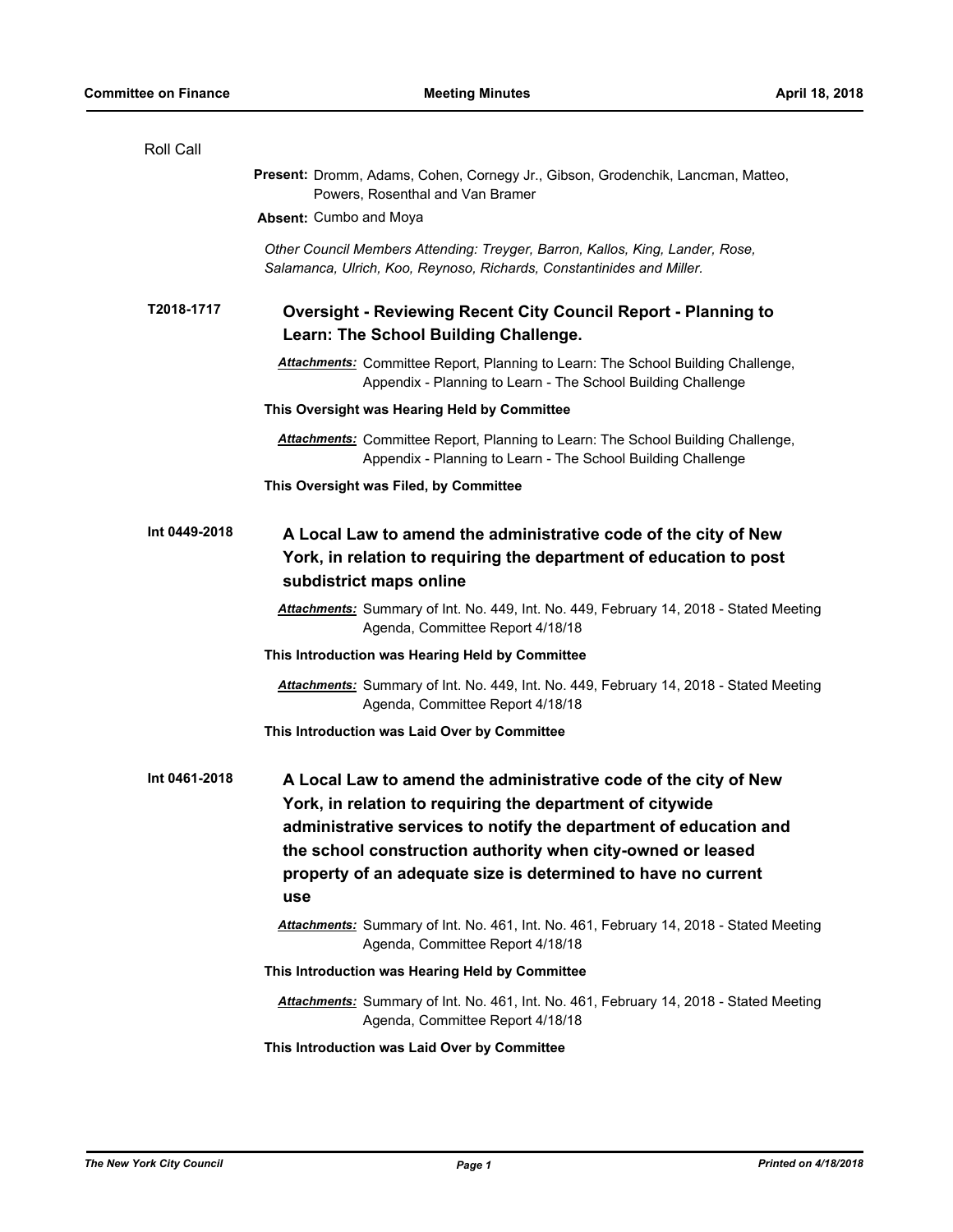| Int 0729-2018 | A Local Law to amend the administrative code of the city of New<br>York, in relation to requiring the department of education to post<br>methodology and data for determining identified seat need                                                                                                             |
|---------------|----------------------------------------------------------------------------------------------------------------------------------------------------------------------------------------------------------------------------------------------------------------------------------------------------------------|
|               | Attachments: Summary of Int. No. 729, Int. No. 729, March 22, 2018 - Stated Meeting<br>Agenda, Committee Report 4/18/18                                                                                                                                                                                        |
|               | This Introduction was Hearing Held by Committee                                                                                                                                                                                                                                                                |
|               | Attachments: Summary of Int. No. 729, Int. No. 729, March 22, 2018 - Stated Meeting<br>Agenda, Committee Report 4/18/18                                                                                                                                                                                        |
|               | This Introduction was Laid Over by Committee                                                                                                                                                                                                                                                                   |
| Int 0757-2018 | A Local Law to amend the administrative code of the city of New<br>York, in relation to the creation of a school siting task force                                                                                                                                                                             |
|               | Attachments: Summary of Int. No. 757, Int. No. 757, April 11, 2018 - Stated Meeting<br>Agenda, Committee Report 4/18/18                                                                                                                                                                                        |
|               | This Introduction was Hearing Held by Committee                                                                                                                                                                                                                                                                |
|               | Attachments: Summary of Int. No. 757, Int. No. 757, April 11, 2018 - Stated Meeting<br>Agenda, Committee Report 4/18/18                                                                                                                                                                                        |
|               | This Introduction was Laid Over by Committee                                                                                                                                                                                                                                                                   |
| Int 0759-2018 | A Local Law to amend the administrative code of the city of New<br>York, in relation to identifying applications to the department of<br>city planning and the department of buildings related to parcels<br>suitable for school sitings                                                                       |
|               | Attachments: Summary of Int. No. 759, Int. No. 759, April 11, 2018 - Stated Meeting<br>Agenda, Committee Report 4/18/18                                                                                                                                                                                        |
|               | This Introduction was Hearing Held by Committee                                                                                                                                                                                                                                                                |
|               | Attachments: Summary of Int. No. 759, Int. No. 759, April 11, 2018 - Stated Meeting<br>Agenda, Committee Report 4/18/18                                                                                                                                                                                        |
|               | This Introduction was Laid Over by Committee                                                                                                                                                                                                                                                                   |
| Res 0286-2018 | Resolution calling upon the New York State Legislature to pass,<br>and the Governor to sign, legislation that would give New York<br>City, and any public authorities or public benefit corporations<br>operating therein, broad authority to utilize the design-build<br>delivery method for capital projects |
|               | Attachments: Res. No. 286, April 11, 2018 - Stated Meeting Agenda, Committee Report                                                                                                                                                                                                                            |
|               | This Resolution was Hearing Held by Committee                                                                                                                                                                                                                                                                  |
|               | Attachments: Res. No. 286, April 11, 2018 - Stated Meeting Agenda, Committee Report                                                                                                                                                                                                                            |

**This Resolution was Laid Over by Committee**